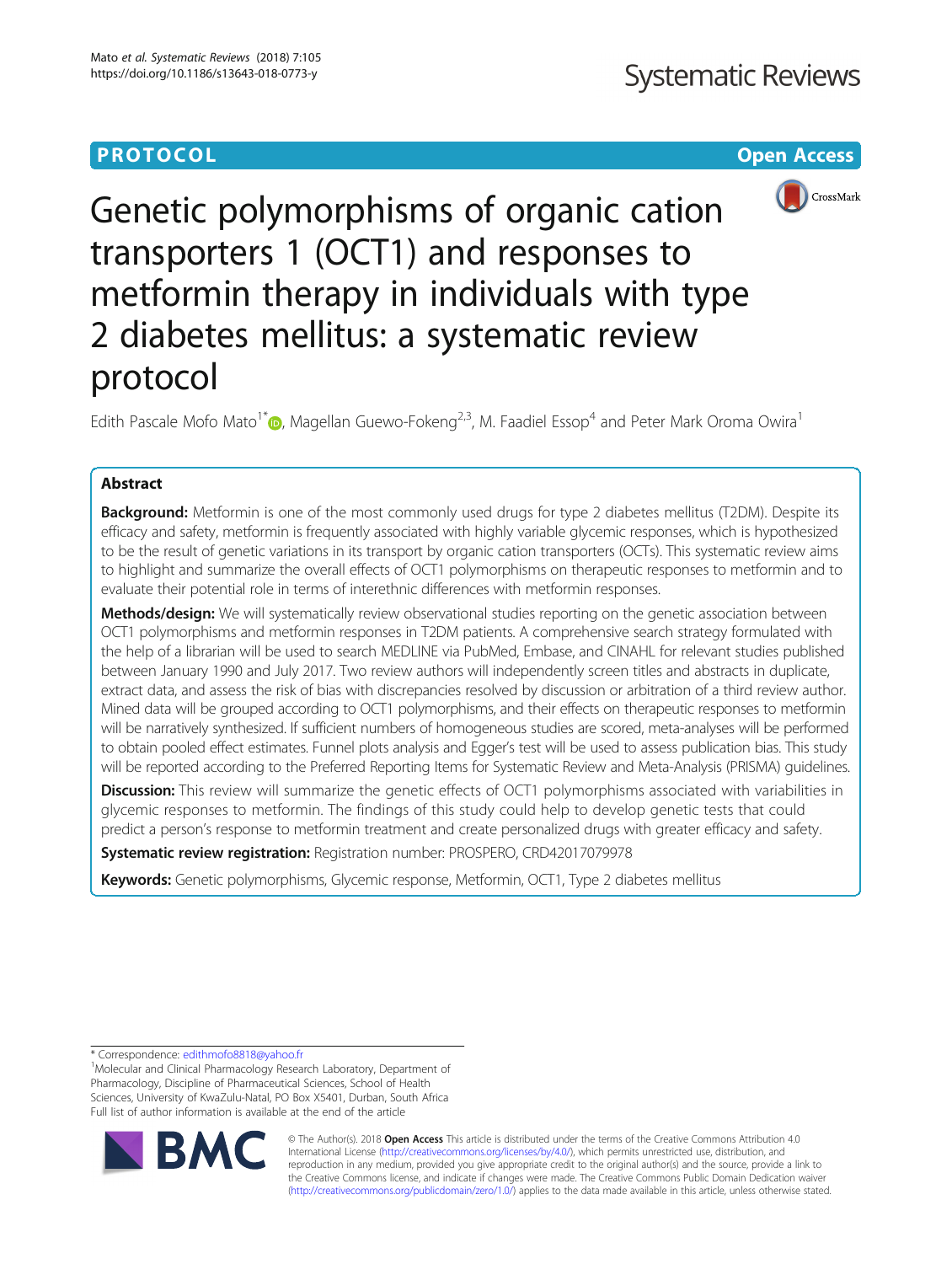# Background

Metformin is recommended by major clinical practice guidelines as first-line oral anti-hyperglycemic drug for use as monotherapy in individuals with newly diagnosed T2DM [\[1](#page-4-0)]. It specifically decreases hepatic gluconeogenesis without enhancing insulin secretion, inducing weight gain, or increasing the risk of hypoglycemia [[2\]](#page-5-0).

The precise molecular mechanisms underlying metformin's action are not well understood. It was initially suggested that one of the key actions of metformin is to activate AMP-activated protein kinase (AMPK) through a decrease in hepatic energetic status (increasing AMP: ADP and/or ADP/ATP concentration ratios) or through an upstream AMPK kinase (LKB1), leading to lowered transcription of gluconeogenic genes [[3](#page-5-0)]. However, recent investigations in conditional AMPK knockout mice showed that metformin inhibits hepatic gluconeogenesis in an LKB1- and AMPK-independent manner via a decrease in hepatic energetic status  $[4, 5]$  $[4, 5]$  $[4, 5]$  $[4, 5]$  $[4, 5]$ . This preferential action of metformin in hepatocytes is due to the predominant expression of organic cation transporter 1 (OCT1), the main transporter responsible for hepatic uptake of metformin [[6,](#page-5-0) [7](#page-5-0)].

OCT1 belongs to the solute carriers (SLC) 22A superfamily of polyspecific membrane proteins that play a central role in transportation of organic cations, anions, and zwitterions thus playing a major role in the cellular organic ions homeostasis  $[8, 9]$  $[8, 9]$  $[8, 9]$  $[8, 9]$ . In human, OCT1 is most strongly expressed in the liver, whereas in rodents, OCT1 is also strongly expressed in the kidney and small intestine. In human and rat liver, OCT1 is located to the sinusoidal membrane of the hepatocytes [\[10\]](#page-5-0). The major function of OCT1 most likely is mediating the uptake of organic cations in hepatocytes as the initial step of biliary secretion [[11](#page-5-0)].

Despite its widespread use, there are considerable variations in response to metformin therapy ranging from improvement in HbA1c levels (by up to 4%) to estimates of  $\sim$  35% failure to achieve the glycemic goal (HbA1c level less than 7%) [[12](#page-5-0)]. These variabilities in metformin efficacy clearly suggest the implication of individual genetic imprints [[13](#page-5-0)]. Since genetic variations in some drug transporters can dramatically alter the pharmacokinetics and pharmacodynamics of many drugs, studies conducted in different population groups have suggested that OCT1 genetic polymorphisms could affect metformin responses [[14](#page-5-0), [15](#page-5-0)]. However, there is no consensus about its precise effect; both positive and negative findings have been reported [[14,](#page-5-0) [16](#page-5-0)–[19](#page-5-0)]. Consequently, there is need to review the existing studies linking OCT1 variants and metformin responses in order to (a) summarize the overall effects of OCT1 polymorphisms on therapeutic responses elicited by metformin intake and (b) to evaluate the potential role of such polymorphisms in terms of interethnic differences in response to metformin therapy.

## Previous literatures

Preliminary studies have reported the effects of OCT1 variants on metformin responses in T2DM individuals [[16,](#page-5-0) [20](#page-5-0)–[24](#page-5-0)]. In a meta-analysis carried out by Dujic et al. (2017), in order to clarify the significance of genetic variations of metformin transporter genes on glycemic response to metformin, nine candidate variants in membrane transporter genes (thereof 3 variants from OCT1) were analyzed in 7968 individuals across the cohorts of the Metformin Genetics consortium (MetGen). The authors show that the candidate variants in membrane transporter genes showed no significant effect on metformin response assessed as HbA1c reduction in patients with T2DM [\[14\]](#page-5-0).

### Why we will conduct this systematic review?

The previous meta-analysis studied the effects of three candidate OCT1 variants on glycemic response to metformin in 7968 MetGen participants of European ancestry.

- Our study will not be restricted on pre-specified OCT1 variants. We will analyze every OCT1 variant identified that could be related to metformin response. Of note, Seitz et al. performed a global scale population analysis of OCT1 variants and identified 85 variants in 52 worldwide population groups that included sub-Saharan Africa, the Middle East and North Africa, Central Asia, East Asia and Oceania, Europe, and America [[15](#page-5-0)].
- Our study will add studies that were not included in the previous meta-analysis [\[17,](#page-5-0) [22](#page-5-0)–[26](#page-5-0)].
- Genetic variation frequencies differ among different ethnicities, which may be associated with variation of susceptibility to adverse drug reactions among the different populations [\[27](#page-5-0)]. In this study, we will also compare the allele frequency distribution of OCT1 genetic variants among different ethnicities.

## **Objective**

The objective of this systematic review is to highlight and summarize the overall effects of OCT1 polymorphisms on therapeutic responses to metformin and to evaluate their potential roles in terms of interethnic differences with metformin therapy.

# Methods

This systematic review protocol is reported following the Preferred Reporting Items for the Systematic Reviews and Meta-analysis Protocols (PRISMA-P) 2015 Checklist (Additional file [1](#page-4-0)) [\[28](#page-5-0)].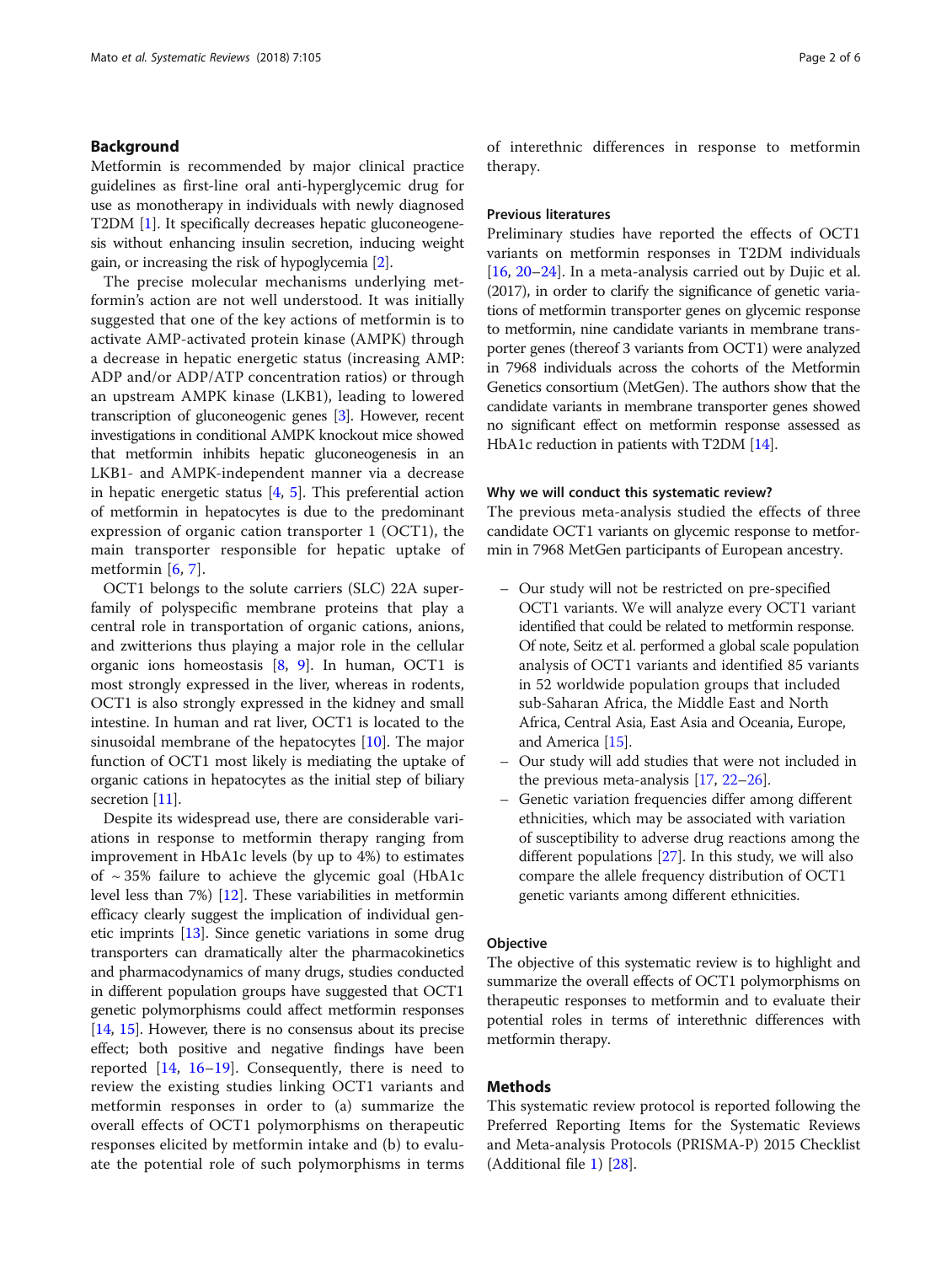# Type of participants

Participants included in eligible studies must be diagnosed with T2DM and treated with metformin monotherapy for at least 3 months.

Most guidelines (American Diabetes Association, European Association for the Study of Diabetes, American Association of Clinical Endocrinologists) for the management of T2DM recommend an initial approach consisting of lifestyle changes and monotherapy, preferably with metformin. This recommendation is applicable if a patient is diagnosed with an initial HbA1c less than 9% and no existing contraindications (eGFR < 30 ml/min/1.73 m2) [\[29](#page-5-0)]. Three-month period on metformin monotherapy is reasonable to assess for glycemic improvement. Treatment modification is recommended when the HbA1c target (HbA1c > 7%) is not achieved or maintained by metformin monotherapy at maximal tolerated dose over 3 to 6 months [[2](#page-5-0)].

## Type of exposure

We will include studies in which participants were genotyped to investigate genetic variants of OCT1.

## **Comparators**

The comparators are the responders and non-responders to metformin treatment. Response to metformin will be graded based on HbA1c level. Non-responders will constitute patients whose HbA1c levels declined by less than 1% after 3 months of treatment. Responders will be cases where HbA1c levels decreased by 1% or more after 3 months of treatment.

# **Outcomes**

The primary outcome is the clinical effect of OCT1 polymorphisms on metformin response. Genetic polymorphisms of OCT1 will include single-nucleotide polymorphisms (SNPs), deletions, duplications, and copy-number variants. Where possible, effect estimate will include odds ratio and relative risk for the genetic variant effects in responders compared to non-responders.

Secondary outcomes include effects of OCT1 polymorphisms on fasting plasma glucose (FPG) and postprandial plasma glucose (PPG) after treatment with metformin monotherapy. FPG and PPG will be compared between responders and non-responders. The incidence of gastrointestinal side-effects will be also compared between responders and non-responders where possible.

# Eligibility criteria Inclusion criteria

– Cross-sectional, case-control, and cohort studies assessing the genetic effects of OCT1 variants on metformin responses (HbA1c, fasting plasma glucose levels, post-prandial glucose levels, and

gastrointestinal side effects including nausea, vomiting, and diarrhea) in T2DM individuals, published between January 1990 and July 2017 without any geographical restriction

- Studies published in English or French
- Studies in which participants received metformin monotherapy as initial anti-hyperglycemic therapy for at least 3 months

# Exclusion criteria

We will not consider:

- Letters, reviews, case reports, editorials, and comments
- Studies conducted with normal or pre-diabetes participants. Pre-diabetes is defined according to the following criteria: impaired fasting blood glucose (IFG) values between 100 and 125 mg/dL after at least 8 h of fasting, and/or glucose intolerance (ITG) when glycaemia values are between 140 and 199 mg/dL 2 h post oral administration of a 75 g glucose load (OGTT), and/or if the values of glycosylated hemoglobin (HbA1c) are between 5.7 and 6.4%
- Studies in which participants received only one dose of metformin
- Studies in which participants also have other conditions like chronic gastrointestinal diseases, chronic liver disease, cholelithiasis, chronic pancreatitis, inflammatory bowel disease, gastroduodenal ulcer, chronic kidney disease, and endocrine disorders
- Studies in which relevant data on metformin responses is lacking or impossible to extract

## Search strategy for identifying relevant studies

We will search the following electronic databases: MEDLINE via PubMed, Embase, and CINAHL from January 1990 to July 2017 without any geographical restrictions. The choice of 1990 as onset date was made on the basis that OCT1 was cloned and functionally characterized in the early–mid-1990s [\[30,](#page-5-0) [31](#page-5-0)]. The search strategy based on the combination of relevant terms will be designed by a librarian. The main search strategy conducted in MEDLINE via PubMed is shown in Table [1.](#page-3-0) This search strategy will be adapted for possible extension to other databases and will be updated as we progress through the review. We will also manually search reference lists from relevant studies and contact experts in the field in order to identify additional eligible studies.

# Data collection and analysis

# Selection of studies for inclusion in the review

Two review authors (EPMM and MGF) will independently identify articles and sequentially screen their titles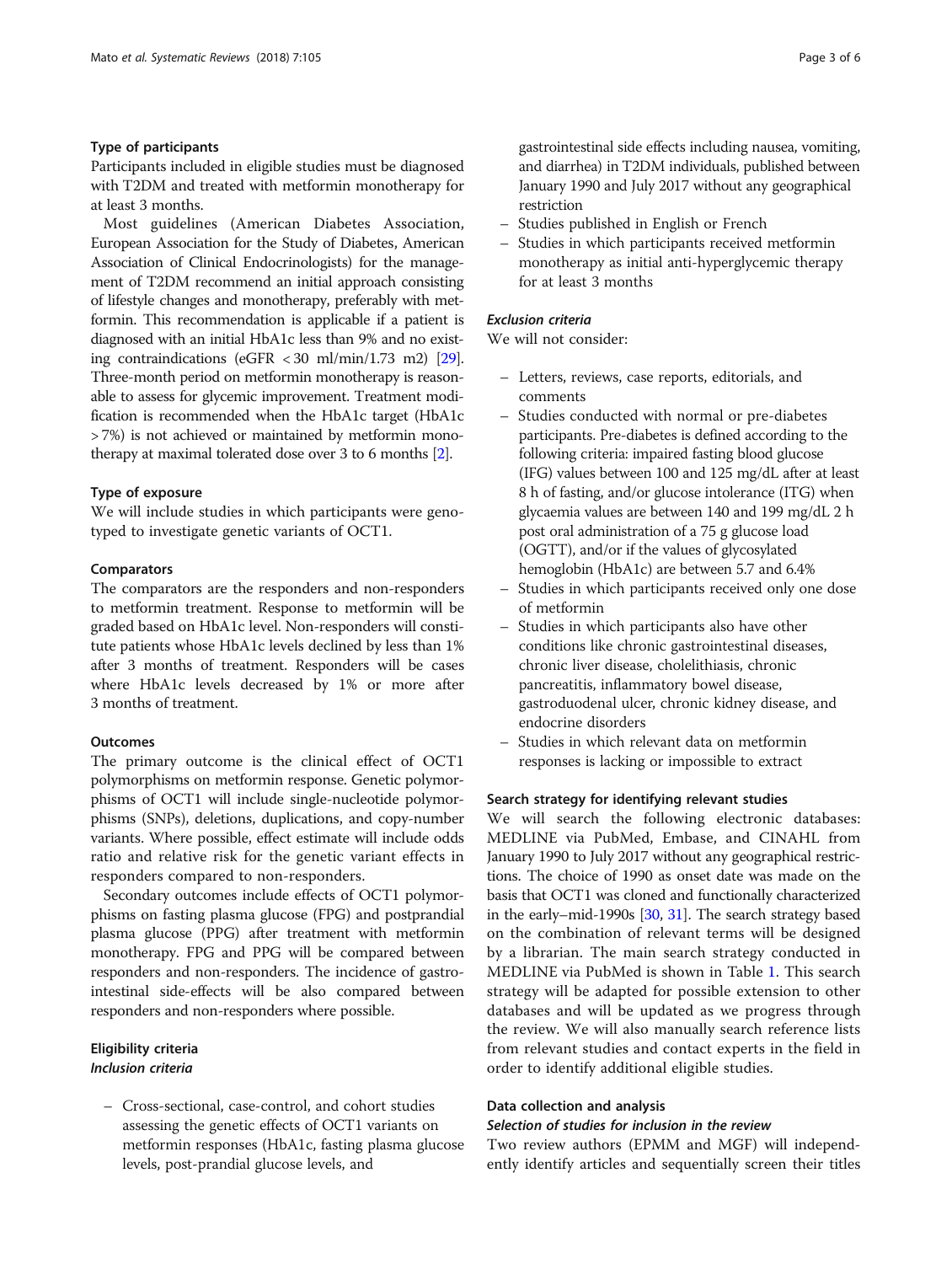<span id="page-3-0"></span>Table 1 Search strategy in MEDLINE/PubMed

| Search | Search terms                                                                                                                                                       |
|--------|--------------------------------------------------------------------------------------------------------------------------------------------------------------------|
| #1     | "type 2 diabetes" OR Diabetes (MeSH Terms)                                                                                                                         |
| #2     | "genetic markers" OR "genetic polymorphism" OR "Single<br>nucleotide polymorphism" OR "Polymorphism" OR "variant"<br>OR "gene" OR "allele" OR Genetic (MeSH Terms) |
| #3     | "Organic Cation Transporter 1" OR "OCT 1" OR solute carrier<br>family 22 organic cation transporter, member 1 (MeSH Terms)                                         |
| #4     | #1 AND #2 AND #3                                                                                                                                                   |

and abstracts for eligibility. Thereafter, full texts of articles deemed potentially eligible will be retrieved. Further, these review authors will independently assess eligibility for inclusion in the review based on the inclusion and exclusion criteria. Any disagreements between the two review authors will be resolved by consensus and arbitration of a third review author if necessary. A PRISMA (Preferred Reporting Items for Systematic Review and Meta-Analysis) flow diagram [\[32](#page-5-0)] will document the process of literature selection and reasons for exclusion.

#### Data extraction and management

Two review authors (EPMM and MGF) will independently extract data in accordance with the methods outlined in the Cochrane Handbook for systematic reviews of interventions. A data extraction form will be designed. Approximatively 10% of the eligible studies will be randomly selected and used as pilot in the data extraction sheet in order to ensure its suitability.

Data will be collected on the first author name, year of publication, geographical location (country where the study was performed), study design, sample size, participant characteristics (mean or median age, age range, proportion of males), duration of treatment with metformin monotherapy, relevant OCT1 polymorphism, minor allelic frequencies in each population with Hardy Weinberg equilibrium if available, and primary outcome measurements (measure of metformin response after treatment with metformin). Gastrointestinal side effects, glycated hemoglobin A1 (HbA1c) levels, fasting plasma glucose (FPG), and post-prandial plasma glucose (PPG) concentrations after the treatment with metformin will be used as indices for metformin responses. Any disagreements between the two review authors will be resolved through discussion and by consulting a third author if necessary. Should any article be duplicated, we will contact the corresponding author and include the more relevant version. For managing missing data, we will contact the corresponding author of the respective studies in an attempt to obtain the required details. If no correspondence is received, the study will be included in the systematic review and discussed in the narrative summary.

# Data analysis including assessment of heterogeneity

Study characteristics and the effect estimates of OCT1 polymorphisms on metformin responses will be presented in full, in tabular form. Since this effect varies from one study to another, we will derive the pooled estimate of each polymorphism investigated in multiple studies  $(\geq 2)$ , by using a random effect model.

Effects of potential confounding variables associated with metformin responses including metformin dosing, duration of treatment with metformin monotherapy, lifestyle changes, and drugs interactions will be dealt by using multivariable meta-regression analysis. All statistical analyses will be carried out using Stata statistical software version 14 (Stata Corporation, College Station, Texas, USA).

Statistical heterogeneity among the included studies will be assessed by the  $X^2$  test on Cochrane's Q statistic. A P value less than 0.1 will indicate significant heterogeneity. The  $I^2$  statistic test will be further used to quantify the heterogeneity in the measure of association across studies. Values of 25%, 50%, and 75% for  $I^2$  will represent, respectively, low, medium, and high heterogeneity [\[33\]](#page-5-0). Where substantial heterogeneity is detected, a subgroup analysis will be performed to investigate the possible sources of heterogeneity using the following grouping variables: metformin dosing, sample size, lifestyle changes, practice of physical activity, and genotyping methods. If included studies differ significantly in design, sampling, and outcome measures, a narrative synthesis of the findings will be provided.

## Subgroup analysis

We will conduct a subgroup analysis based on metformin dosing, sample size, lifestyle changes, and the genotyping method used to detect genetic variants. For the factor metformin dosing,  $< 1.500$  mg vs  $> 1.500$  mg will be compared. For the sample size, small vs large will be compared. For lifestyle changes, be on diet (yes vs no) and practice of physical activity (yes vs no) will be compared. For the genotyping methods, used Taqman vs others methods will be compared. Pooled odds ratios (ORs) and 95% confidence intervals (CI) in each subgroup will be calculated. The heterogeneity between subgroups will be detected by using the  $X^2$  test on Cochrane's Q statistic.

## Assessment of publication and reporting biases

We will assess publication bias by using standard approaches including Funnel Plots and Egger tests if enough eligible studies are available [[34\]](#page-5-0). The reporting quality of each study will be independently assessed by two review authors (EPMM and MGF) using the STREGA (Strengthening the Reporting of Genetic Association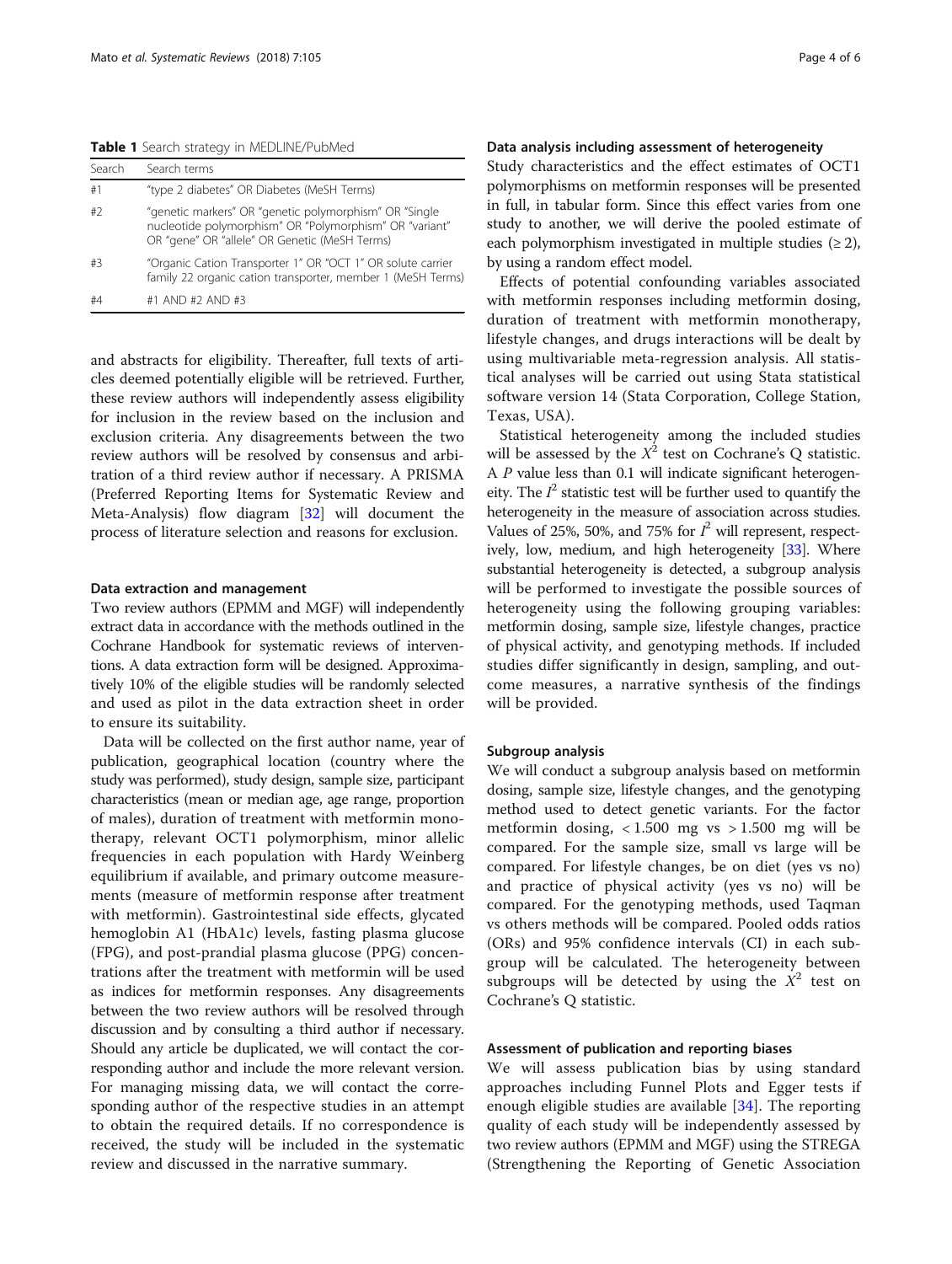<span id="page-4-0"></span>Studies) statement [[35\]](#page-5-0) which offers guidelines for reporting of individual genetic association studies.

### Assessment of methodological and evidence qualities

Studies deemed fit for inclusion in the systematic review will be scored for methodological quality using the Newcastle-Ottawa assessment scale (NOS) [[36](#page-5-0)]. Each domain will be rated with "high," "low," or "unclear" with regard to the risk of bias, with free text explanations.

We will also use the Grading of Recommendations Assessment, Development, and Evaluation (GRADE) methodology to assess the quality of evidence for each outcome. Quality rating of overall evidence will be downgraded according to five factors: risk of bias, inconsistency, indirectness, imprecision, and publication bias. In addition and where appropriate, the reasons to upgrade the evidence quality will include a large magnitude of effects, a dose-response gradient, and plausible residual confounding that would reduce a demonstrated effect or suggest a spurious effect when results show no effect. We will integrate downgrading and upgrading factors to obtain an overall quality of evidence for each outcome of interest. Overall quality of evidence will be then ranked as high, moderate, low, or very low as specified by the GRADE approach [\[37](#page-5-0), [38](#page-5-0)].

# **Discussion**

Type 2 diabetes a chronic degenerative metabolic disease represents a major medical and public health problem. After lifestyle changes failure, metformin is prescribed as first-line treatment for T2DM. However, metformin is not a panacea. Clinical practice indicates that there are considerable inter-individual variations in metformin response, with about 35% of patients failing to achieve initial glycemic control on metformin monotherapy [[39](#page-5-0), [40](#page-5-0)]. Several lines of evidence based on pharmacogenetic research have demonstrated that genetic variation is one of the major factors affecting metformin responses [[41](#page-5-0)]. In addition, it is well known that genetic polymorphisms in gene encoding drug-metabolism enzymes and drug transporters contribute to interindividual variabilities in the pharmacokinetics/pharmacodynamics profiles of clinical drugs [\[42\]](#page-5-0). The most studied transporter regarding the impact of genetic variation on metformin action has been OCT1. The gene encoding OCT1 is highly polymorphic, with a number of coding missense single nucleotide polymorphisms that affect its activity and function [[43\]](#page-5-0). This study will systematically review worldwide reports that have investigated an association between any OCT1 genetic polymorphism and therapeutic response to metformin in T2DM patients. Understanding the diversity of genetic markers associated with drug response across different global populations is essential to set ethnicity-specific reference for adverse drug reactions

and identify patient groups whose genetic characteristics put them at special risk from either excessive or reduced pharmacologic effects of metformin. In terms of limitations, definitive conclusions may not be possible due to the small sample size and heterogeneity of study design and protocols.

## Additional file

[Additional file 1:](https://doi.org/10.1186/s13643-018-0773-y) PRISMA-P 2015 checklist. (DOC 82 kb)

#### Abbreviations

AMPK: Adenosine monophosphate-activated protein kinase; FPG: Fasting plasma glucose; HbA1c: Glycosylated hemoglobin; LKB1: Liver kinase B1; OCT1: Organic cation transporter 1; OCTs: Organic cation transporters; PPG: Postprandial plasma glucose; PRISMA: Preferred Reporting Items for Systematic Review and Meta-Analysis; STREGA: Strengthening the Reporting of Genetic Association Studies; TDM: Type 2 diabetes mellitus

#### Acknowledgements

We are grateful to the Organization of Women in Science for the Developing World (OWSD) and Swedish International Development Cooperation Agency (SIDA) for their support.

#### Availability of data and materials

All available data can be obtained by contacting the corresponding author.

#### Authors' contributions

EPMM conceived and designed the protocol and drafted and revised the manuscript for intellectual content. MGF designed the protocol and revised the manuscript for intellectual content. MFE supervised and revised the manuscript for intellectual content. PMOO supervised and revised the manuscript for intellectual content. All authors had full access to the data. EPMM is the guarantor of the review. All authors approved the final version of the submitted manuscript.

### Ethics approval and consent to participate

Ethical approval is not required for this study as it is a systematic review.

#### Consent for publication

Not applicable.

#### Competing interests

The authors declare that they have no competing interests.

#### Publisher's Note

Springer Nature remains neutral with regard to jurisdictional claims in published maps and institutional affiliations.

#### Author details

<sup>1</sup>Molecular and Clinical Pharmacology Research Laboratory, Department of Pharmacology, Discipline of Pharmaceutical Sciences, School of Health Sciences, University of KwaZulu-Natal, PO Box X5401, Durban, South Africa. <sup>2</sup> Laboratory of Public Health Research Biotechnology (LAPHER-Biotech), Biotechnology Centre, University of Yaounde I, PO Box 3851, Yaounde, Cameroon. <sup>3</sup>Laboratory of Molecular Medicine and Metabolism (LMMM) Biotechnology Centre, University of Yaounde I, PO Box 3851, Yaounde, Cameroon. <sup>4</sup>Cardio-Metabolic Research Group (CMRG), Department of Physiological Sciences, Stellenbosch University, Stellenbosch, South Africa.

## Received: 21 February 2018 Accepted: 10 July 2018 Published online: 25 July 2018

#### References

1. American Diabetes Association. Pharmacologic approaches to glycemic treatment. Diabetes Care. 2017;40(Suppl 1):64–74.